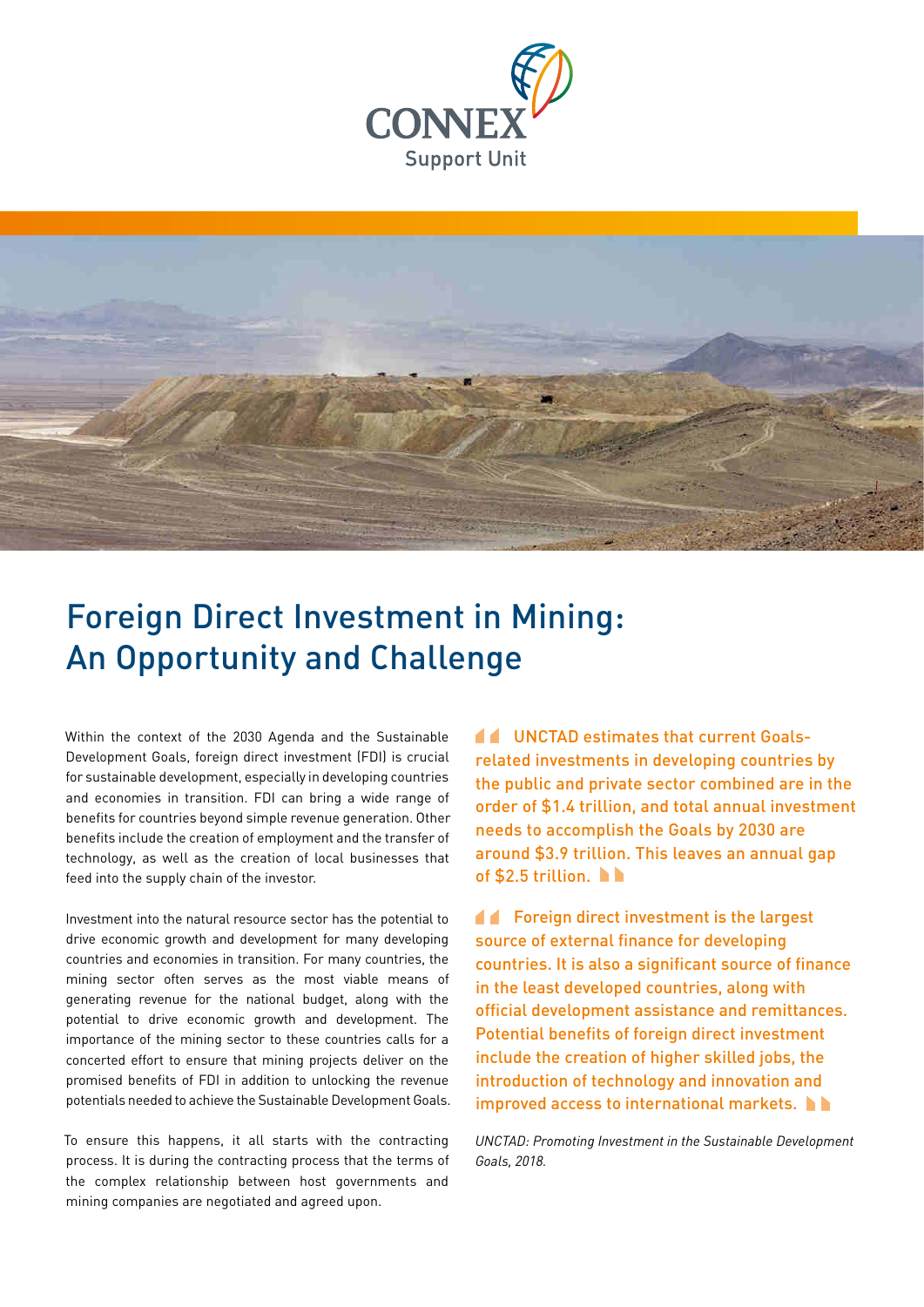

The negotiation of large-scale, complex investment contracts is a delicate endeavor. The host government is seeking to maximize revenue from mineral projects and balance the expected positive economic benefits for its citizens with potential adverse social and environmental effects. The investor wants to maximize its share of the revenue from the project while also seeking to mitigate risk and protect its investment. A balance between the interests of both parties has to be reached and documented. This is accomplished through the contract, which codifies the complex relationship between the investor and host government regarding revenue sharing as well as any rights and obligations.

Therefore, it is very important that this process is handled with utmost care, with both parties approaching the negotiation table well-prepared and with the required expertise.

# ASYMMETRY AT THE NEGOTIATING TABLE LEADS TO BAD DEALS

Mining companies are skilled at negotiating contracts and are well equipped with internal and external advisory support. This contrasts sharply with many governments of developing countries and economies in transition. They often do not have the experience nor the human or financial resources to prepare effectively for negotiating mining contracts. The unfortunate result is that they agree to terms that are not favorable to the country, leading to the loss of economic benefits, often with disastrous social and environmental impacts.

The negative outcomes of poorly negotiated contracts extend to investors as well: Lopsided deals are unstable deals. They are deals that invite anger and disaffection from citizens and local communities. Disaffection leads to conflicts and confrontations, which in turn lead to abandoned mines, project disruption, and revenue losses to the investor.

Given the obvious asymmetry in negotiation capacities and the potential negative outcomes from bad deals that impact all stakeholders, it is clear that there are significant benefits to ensuring that governments are able to negotiate with mining companies on an equal footing, and with access to the same level of information, expertise, and advisory services that companies bring to the negotiating table.

# ADDRESSING THE ASYMMETRY THROUGH SUPPORT FOR GOVERNMENTS

CONNEX was established to strengthen assistance for complex contract negotiations. At their Brussels Summit in June 2014, the G7 Leaders announced a new initiative "to provide developing countries with extended and concrete expertise for negotiation complex commercial contracts," focusing initially on the extractive sector. The steps leading to this milestone included years of dialogue, dedicated work, and coordination among various stakeholders. (For additional information about CONNEX's history, visit [the CONNEX website.](https://www.connex-unit.org/es/))

In January of 2017, the German Federal Ministry for Economic Cooperation and Development provided the seed funding to launch the CONNEX Support Unit—to serve as the implementation structure of the G7 CONNEX Initiative. The CONNEX Support Unit consists of a Governing Board, an Advisory Committee and a Secretariat. Its main mandate is to provide multi-disciplinary assistance to developing countries and economies in transition—anywhere in the world—in negotiating large-scale, complex investment contracts. The assistance provided by the CONNEX Support Unit is guided by the interests of the governments that request support.

#### **HOW TO REQUEST SUPPORT**

Representatives of governments of developing countries or economies in transition that are facing an ongoing or upcoming negotiation can send an email to [support@connex-unit.org](mailto:support@connex-unit.org) to request support. Any points of clarification or questions regarding eligibility can also be addressed to the same email address.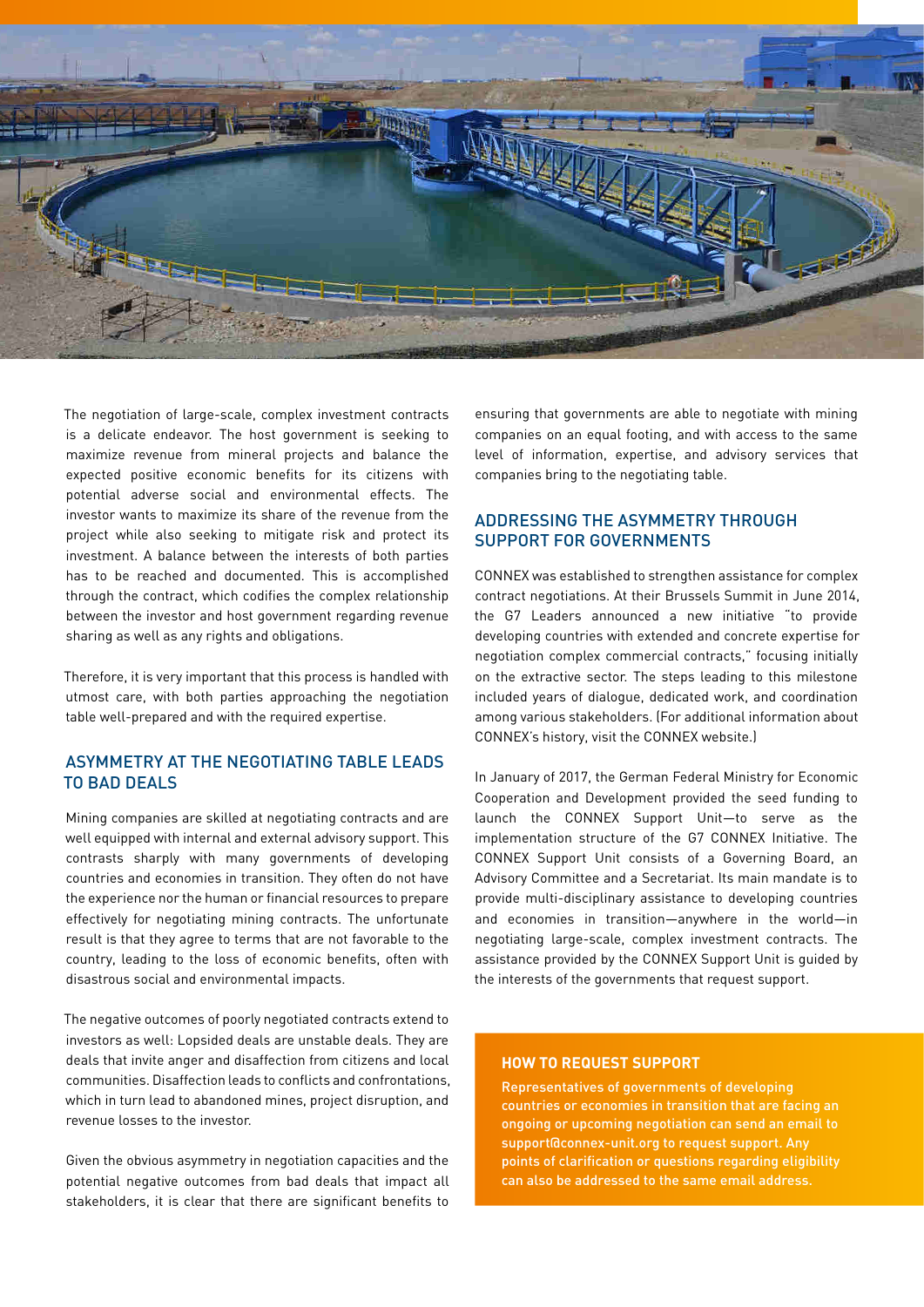#### HOW CONNEX SUPPORTS

The CONNEX Support Unit provides demand-driven and targeted but comprehensive assistance in negotiating or renegotiating large-scale contracts in the extractive sector.

- **»** The range of expertise needed to negotiate mining contracts is diverse. CONNEX provides teams of multi-disciplinary experts to support governments in contract negotiations.
- **»** As the scope of support required may not be clear at the beginning, CONNEX support is flexible and responsive to the changing negotiation context. Governments do not need to know the full scope of the required support when they request assistance from CONNEX.
- **»** Since each project is very different, support is tailored-made to each particular negotiation context.

CONNEX support typically takes two forms: pre-negotiation support and direct negotiation support.

# PRE-NEGOTIATION SUPPORT

Whether a mining company has approached the host government or the government is initiating the process itself, CONNEX can provide support to the pre-negotiation process. The pre-negotiation stage is just as important as the actual negotiation. This is when the host government gathers as much information as possible about the project and identifies its negotiating position. The government wants to know the value of the resources by evaluating geological data and reviewing feasibility studies. It also wants to understand the economic importance of the project and understand the social and environmental impacts of the development of the project.

Any expertise that helps the government adequately prepare for the negotiation of the project at hand is available to requesting governments at this stage. For example, CONNEX experts can advise the government on the optimal structure of its negotiating team. An industry-specific expert can support the government in understanding global market trends in the sector, commodity pricing trends, and the current market conditions for the mineral under consideration—allowing the government to make key decisions about the investment. A social specialist and an environmental engineer can assist in reviewing the Environmental and Social Impact Assessment, in order to assess crucial information on potential adverse impacts of the project on the environment, human health, and social dimensions.

#### DIRECT NEGOTIATION SUPPORT

CONNEX support to host governments can continue or begin during negotiation rounds with the investor. Each negotiation context is unique, and CONNEX is agile and responsive in tailoring support delivery— in close consultation with the requesting government.



#### HOW CONNEX EXPERTS WORK

**The job of an advisor is not to tell a host** government what it should do, but to work with government officials to find ways to accomplish what they want. That often involves coming up with alternative approaches and working through, with client officials, the advantages and disadvantages of each. The decision, of course, can only be made by officials. gove<br>"<br>""

*Professor Lou T. Wells, Member, CONNEX Support Unit Advisory Committee.*

For example, a geologist can join the multi-disciplinary team to support the government in understanding the value of the mineral the company has discovered—and gauge how much effort will go into extracting it. A financial expert may provide invaluable insight on fiscal issues to allow the government make decisions regarding revenue streams. An environmental and social specialist can support the government in making sure that adverse effects are minimized, that environmental standards are binding, and that the projects conformity to required standards becomes part of the contractual agreement. Lawyers join these experts to draft the contracts.

These experts and more are available to requesting governments while they negotiate with mining companies.